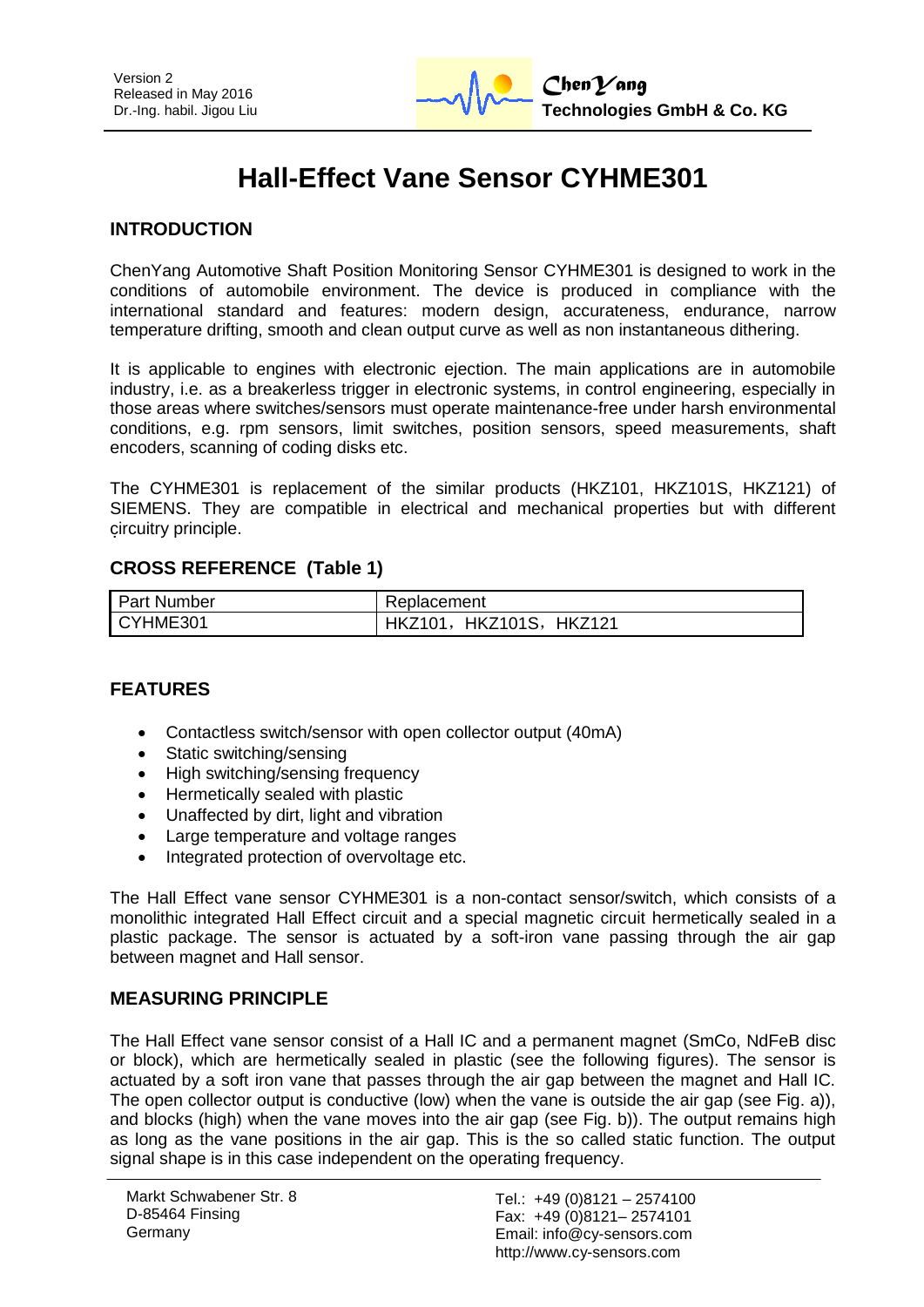



Overvoltage is integrated in the circuit in order to protect against most of the voltage peaks occurring in automotive and industrial applications. The output stage has a Schmitt trigger characteristic. Most of electronic circuits can be driven directly thanks to the open collector output current of maximum 40mA.

# **MECHANICAL CHARACTERISTICS**

The Hall Effect vane sensor is hermetically sealed in a special plastic package, so that it can also be used under harsh environmental conditions. The package is waterproof, resistant to vibration, gasoline, oil and salt. Two tubular rivets are incorporated in the package to mount the sensor on the carrier plate. The sensor has three leads for power supply, output and ground.

| Supply Voltage              | 30V                                      |
|-----------------------------|------------------------------------------|
| Reverse Battery Voltage     | $-40V$                                   |
| Output OFF Voltage          | 40 <sub>V</sub>                          |
| Reverse Output Voltage      | $-0.5V$                                  |
| Output Current (at TA=25°C) | 40mA for 5 minutes max                   |
| Operating Temperature Range | $-40^{\circ}$ C $\sim$ +150 $^{\circ}$ C |

## **ABSOLUTE MAXIMUM RATINGS (Table 2)**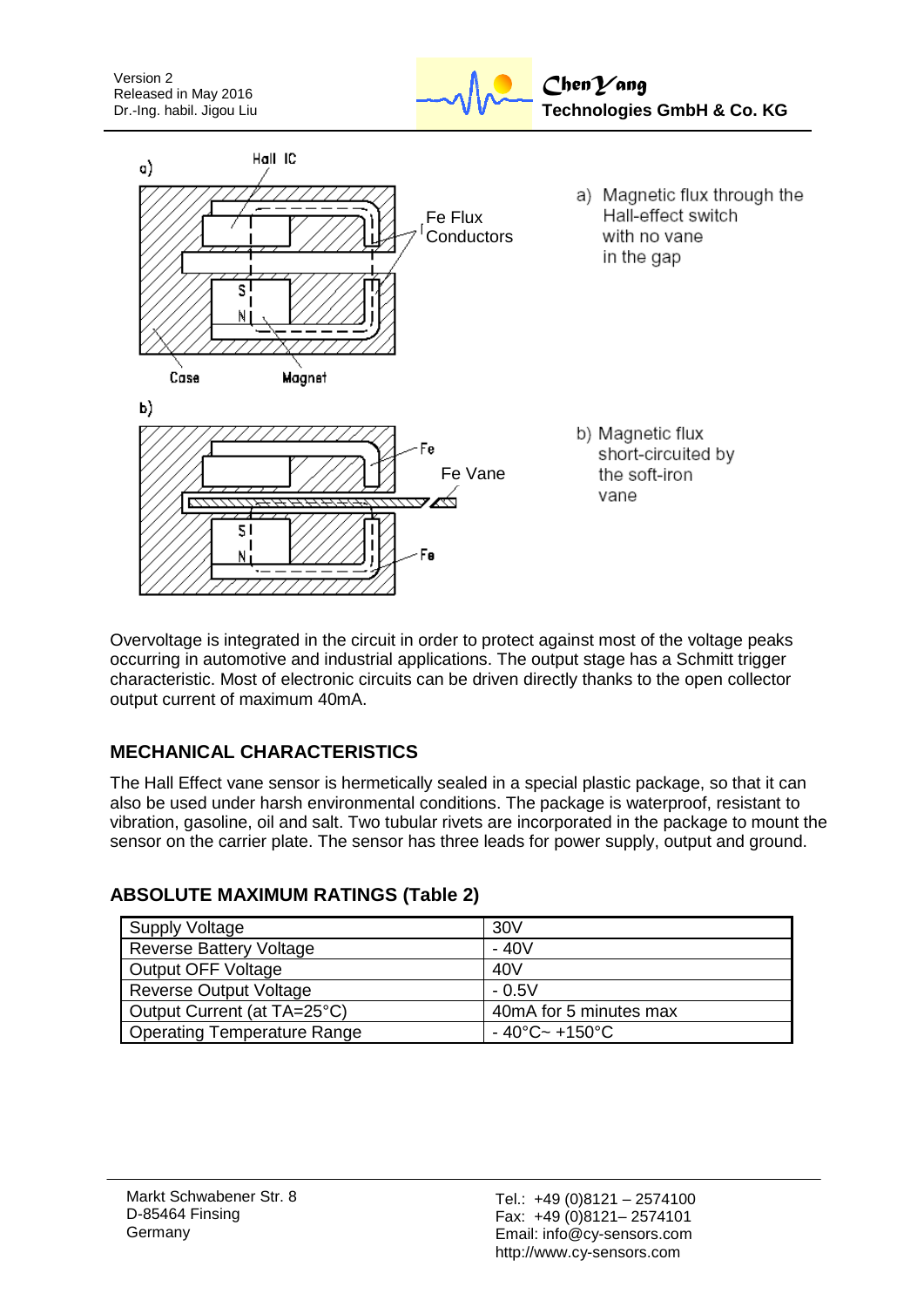# **ELECTRICAL CHARACTERISTICS at Vcc**=**12V (Table 3)**

| <b>Supply Voltage</b>                        | $4.5V - 24V$            |  |  |
|----------------------------------------------|-------------------------|--|--|
| <b>Supply Current</b>                        | ≤9mA                    |  |  |
| Output Saturation Voltage(LOW, Sinking 20mA) | ≤0.4V                   |  |  |
| Output Voltage (HIGH)                        | > 0.95 x Supply Voltage |  |  |
| Output Leakage Current                       | ≤10uA                   |  |  |
| <b>Output Rise Time</b>                      | $\leq$ 2uS              |  |  |
| <b>Output Fall Time</b>                      | ≤2uS                    |  |  |
| Output type                                  | NPN (OC)                |  |  |

## **MECHANICAL PARAMETERS (Table 4)**

| Part number | De(mm) operation distance |           |      | Da(mm) release distance |      |      |
|-------------|---------------------------|-----------|------|-------------------------|------|------|
|             | Min                       | <b>VD</b> | Max  | Min                     | W.   | Max  |
| CYHME301    | 0.85                      | .45       | 2.05 | 1.54                    | 2.29 | 3.04 |

Test conditions:  $Vec=12\pm0.1V$ ,  $T_A=25\pm5°C$ , h=7.1±0.2mm,  $e_1=e_2$ 



## **VIBRATION LEVEL:**

At ambient operating temperature: +90°C Frequency range: 100Hz ~ 500Hz Amplitude: 100µm<br>Acceleration: 100µm<br>300m/s<sup>2</sup> Acceleration:

Vibration in X,Y,Z direction, 8 hours per direction, 24 hours total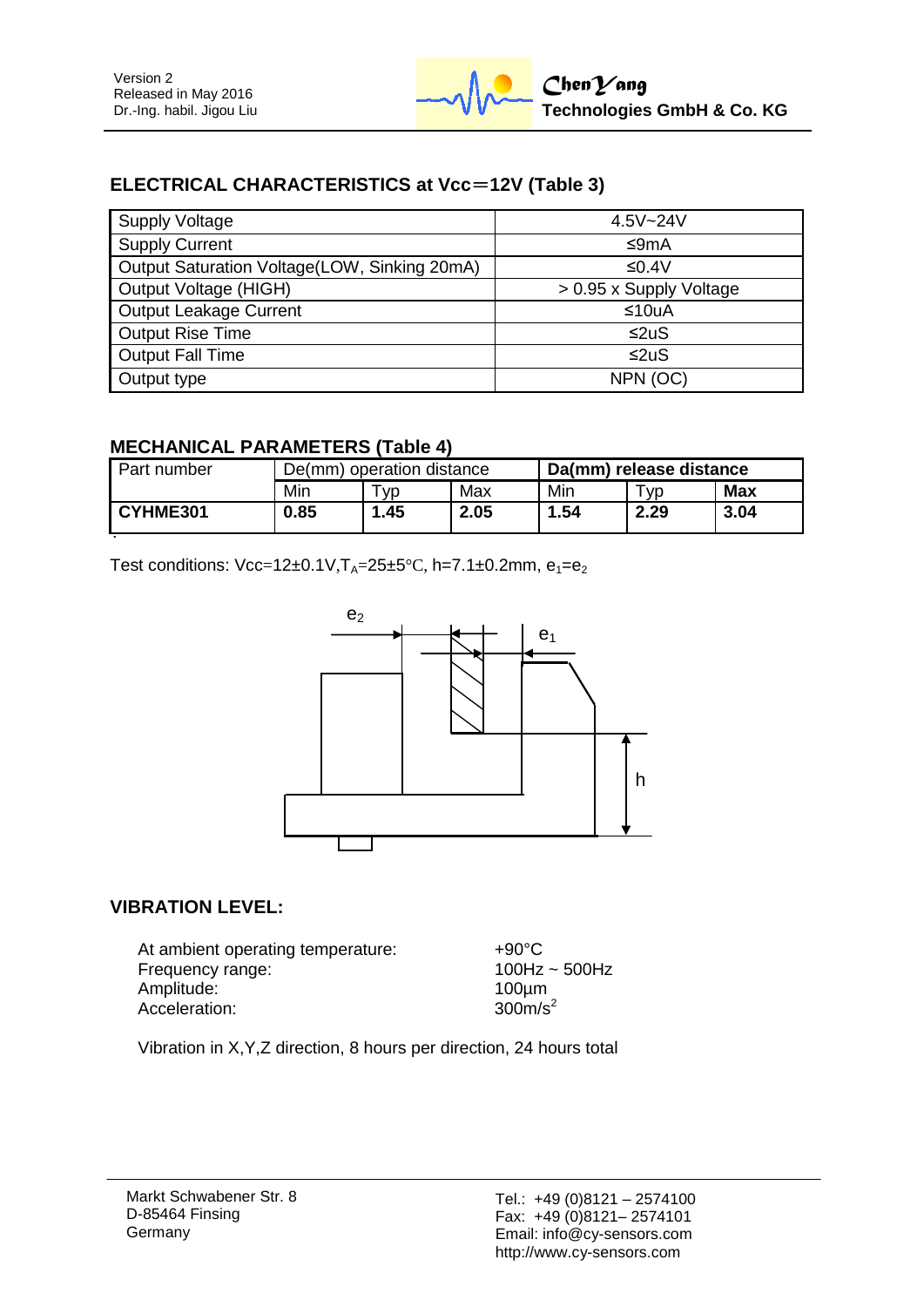# **TESTS**

The following tests are made according to Chinese Standards and International Standards:

- 1) Shock Test: Acceleration: 30g, Time: 18ms, De and Da are within the range defined in Table 4 2) Vibration Test: Acceleration: 10g, frequency 10Hz-150Hz, continuous vibration, 15times, De and Da are within the range defined in Table 4
- 3) Low Temperature Test:  $-40^{\circ}$ C, 24h, the deviations of De and Da are within  $\pm 0.2$ mm
- 4) High Temperature Test: +150°C, 48h, the deviations of De and Da are within ±0.2mm
- 5) Temperature Shock Test:



The deviations of De and Da are within ±0.2mm

- 6) Test under Humid Conditions: temperature 40°C, humidity: 90% ~ 95%, 48h, De and Da are within the range defined in Table 4
- 7) High Voltage Test: 800V DC between any two leads
- 8) Steady-load Test: under max. load, 130°C, 240h, the deviations of De and Da are within  $±0.2$ mm

## **APPLICATION NOTES**

The output of these sensors is sinking current (OC, open collector). A pull-up resistor (1k $\Omega \sim$  $10k\Omega$ ) should be connected to the sensor output circuit (between power supply + and output).